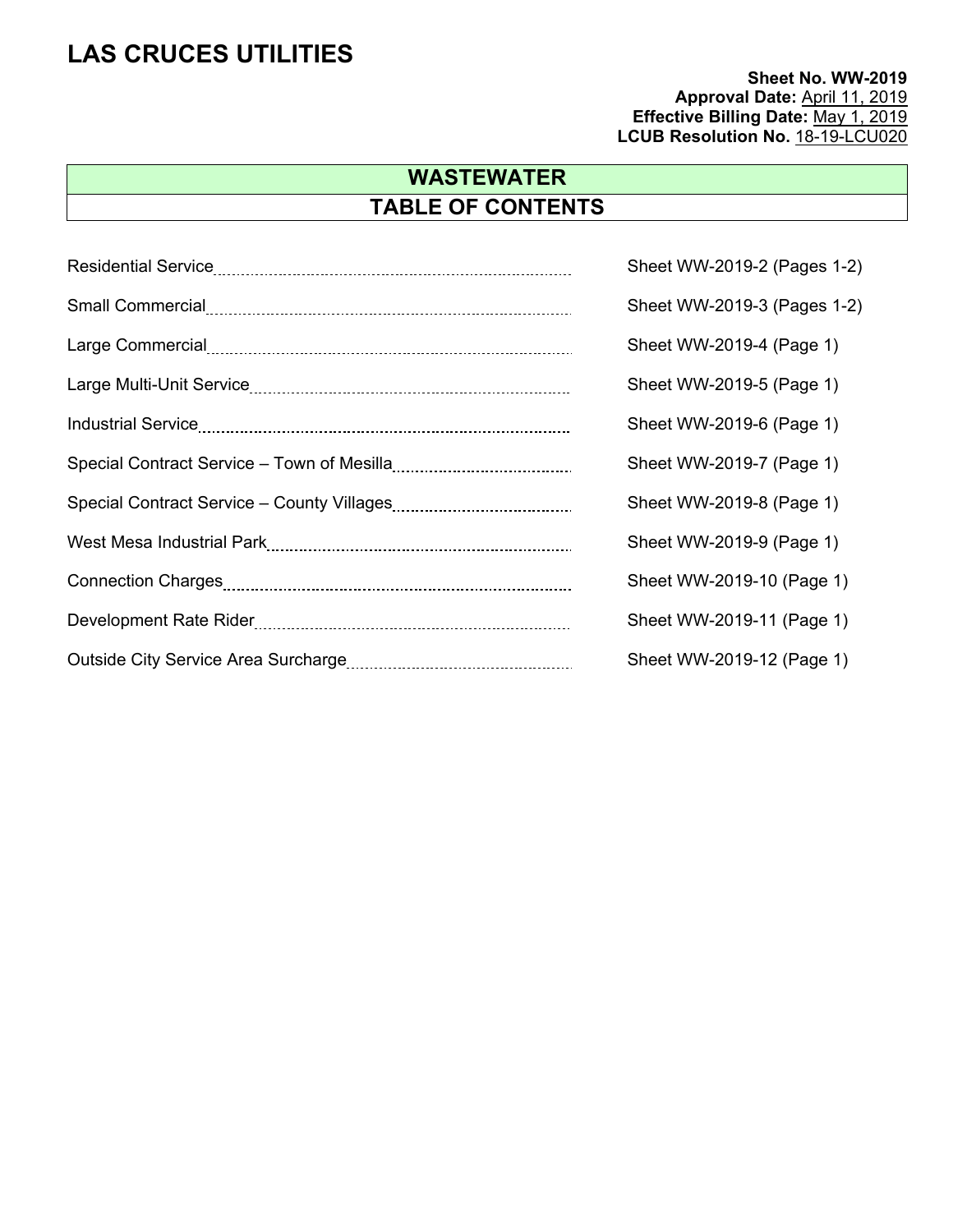#### **Sheet No. WW-2019-2 Approval Date:** April 11, 2019 **Effective Billing Date:** May 1, 2019 LCUB Resolution No. 18-19-LCU020

### **WASTEWATER RESIDENTIAL SERVICE**

#### **AVAILABILITY**

Available in the Las Cruces Utilities wastewater service area for the exclusive use of a single water-metered family residence for domestic purposes. Service to buildings attached to the residence, including garages and other minor buildings for the use of the residents, may also be through the residential meter. Service to a residence, which is used in part for commercial purposes but predominantly for residential purposes, shall be served under this rate schedule.

#### **RATE**

The bills are the sum of:

| <b>Access Charge</b><br>Per month                                 | \$7.13           |
|-------------------------------------------------------------------|------------------|
| <b>Volume Charge</b><br>First 3,000 gallons<br>Over 3,000 gallons | \$1.72<br>\$3.27 |

#### **Tax and Franchise Fee**

Applicable Tax and Franchise Fee are assessed by a Governmental Authority and not included in Cost of Service Rates.

#### **BILLING UNITS**

#### **Landscape Metered Customers**

For customers with a landscape meter, the volume shall be based on 100% of water consumed each month, as measured through the non-landscape meter, and will be billed monthly.

#### **Applicable To Options A & B:**

Initially all customers will be billed under Option A unless customer notifies Customer Service that they elect to be billed under Option B. Once an option is selected a customer shall remain under that option until the next time the billing system calculates the winter average billed consumption (typically in the March billing cycle), but in no case for less than twelve (12) consecutive months.

#### **Option A**

The unit of measure for calculating the volume charge per separate meter dwelling unit with city water shall be 1,000 gallons. Volume shall be based on 90% of the average of water consumed in December, January, and February billing cycles. If the customer history at their active service site is not available, then the residential class water average will be used in the calculation. This volume will be calculated annually and billed monthly as of the billing month of March of each year.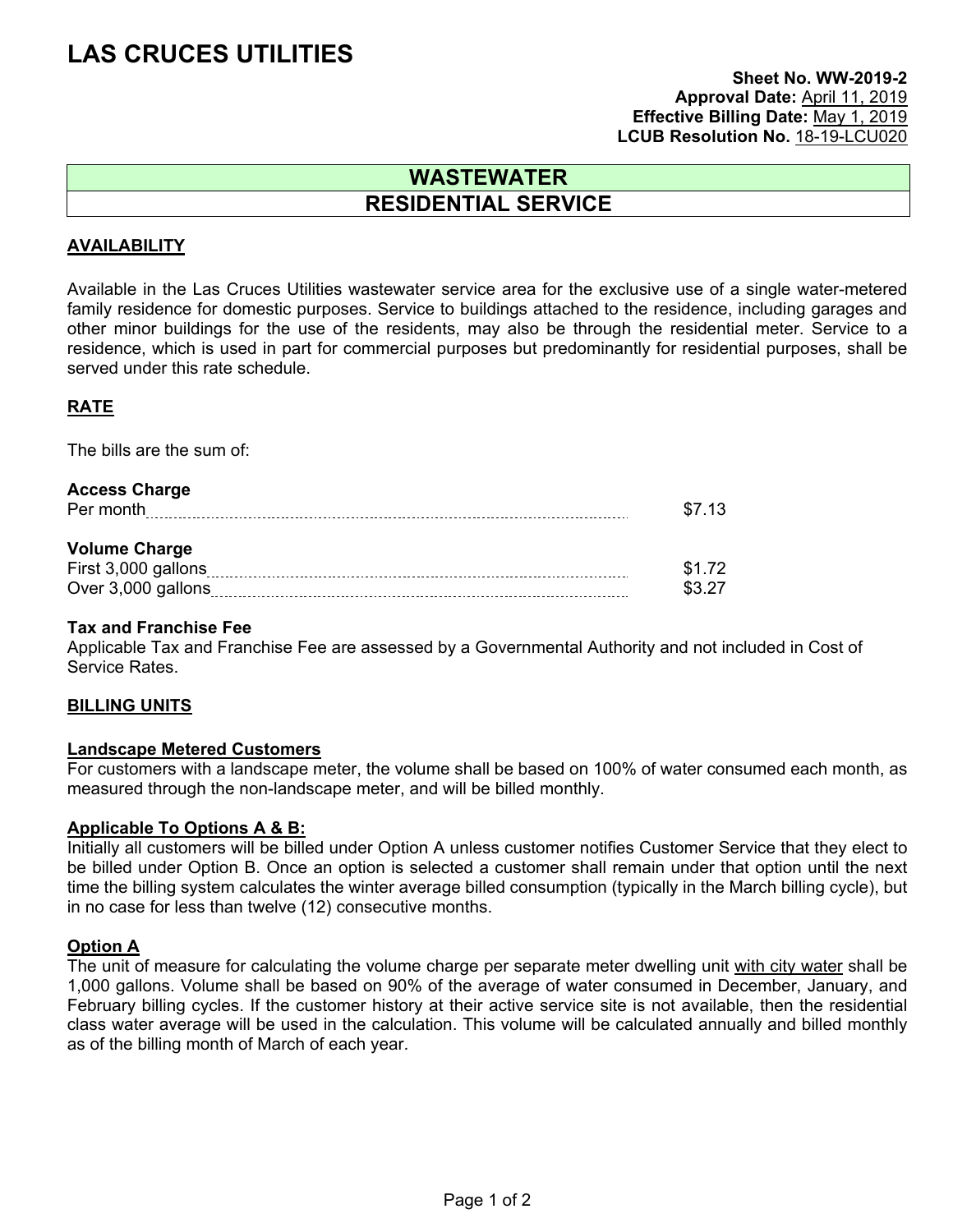#### **Sheet No. WW-2019-2 Approval Date:** April 11, 2019 **Effective Billing Date:** May 1, 2019 LCUB Resolution No. 18-19-LCU020

### **WASTEWATER RESIDENTIAL SERVICE**

The unit of measure for calculating the volume charge per dwelling unit without city water shall be 1,000 gallons. The volume shall be set at a monthly fixed amount equal to 90% of the residential class water average billed in December, January, and February. This monthly fixed volume also applies to customers that are connected to city water and wastewater system but rely on an alternate potable water source. This volume will be calculated annually and billed monthly as of the month of March of each year.

#### **Option B**

The unit of measure for calculating the volume charge per dwelling unit with city water shall be 1,000 gallons. Volume shall be based on 90% of the average of water consumed for each month during a period of twelve (12) consecutive months. Once this option is chosen a customer shall remain under Option B for a twelve (12) month minimum period.

Option B is not available to customers without city water.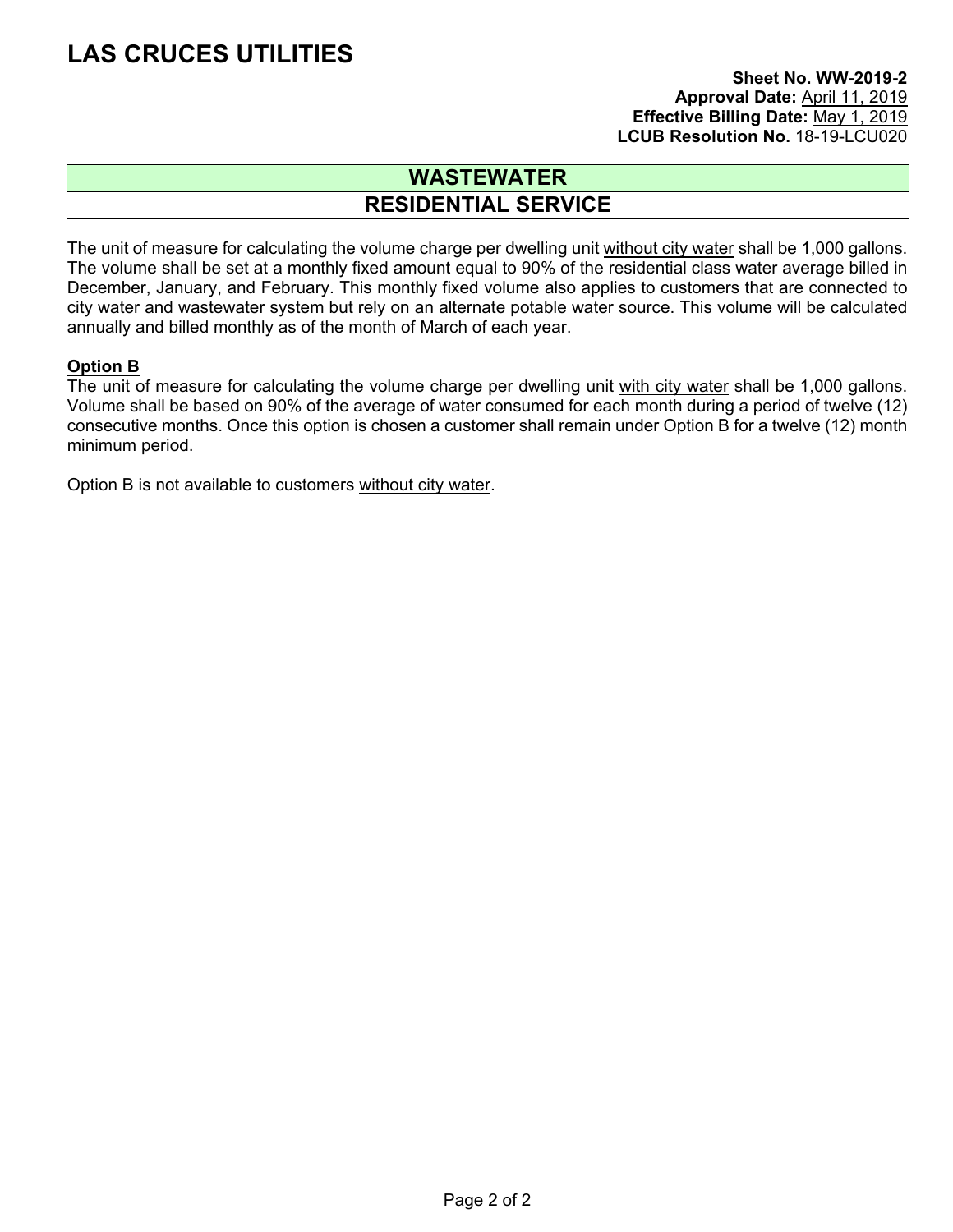#### **Sheet No. WW-2019-3 Approval Date:** April 11, 2019 **Effective Billing Date:** May 1, 2019 LCUB Resolution No. 18-19-LCU020

### **WASTEWATER SMALL COMMERCIAL SERVICE**

#### **AVAILABILITY**

Available in the Las Cruces Utilities wastewater service area for any establishment engaged in the operation of a business, or institution, whether or not for profit.

Such enterprises will include, but not be limited to, clubs, hotels, motels, schools, hospitals, multi-unit complexes, churches, parks, and municipal, county, state and federal buildings.

This rate applies to such customers whose monthly billed water volume is less than 50,000 gallons of nonlandscape metered water consumption for at least three (3) of the twelve (12) months of the rate classification review period. The rate classification is a period of twelve (12) consecutive billing months that Las Cruces Utilities will review annually to determine the customer's appropriate rate classification. A customer's rate classification will not be changed in the absence of at least twelve (12) consecutive months of billing history.

#### **RATE**

The bills are the sum of:

#### **Access Charge**

| Per month            | \$22.29 |
|----------------------|---------|
| <b>Volume Charge</b> |         |
|                      |         |
| Per 1,000 gallons    | \$1.54  |

#### **Tax and Franchise Fee**

Applicable Tax and Franchise Fee are assessed by a Governmental Authority and not included in Cost of Service Rates.

#### **BILLING UNITS**

#### **Landscape Metered Customers**

For customers with a landscape meter, the volume shall be based on 100% of water consumed each month, as measured through the non-landscape meter, and will be billed monthly.

#### **Applicable To Options A & B:**

Initially all customers will be billed under Option A unless the customer notifies Customer Service that they elect to be billed under Option B. Once an option is selected a customer shall remain under that option until the next time the billing system calculates the winter average billed consumption (typically in the March billing cycle), but in no case for less than twelve (12) consecutive months.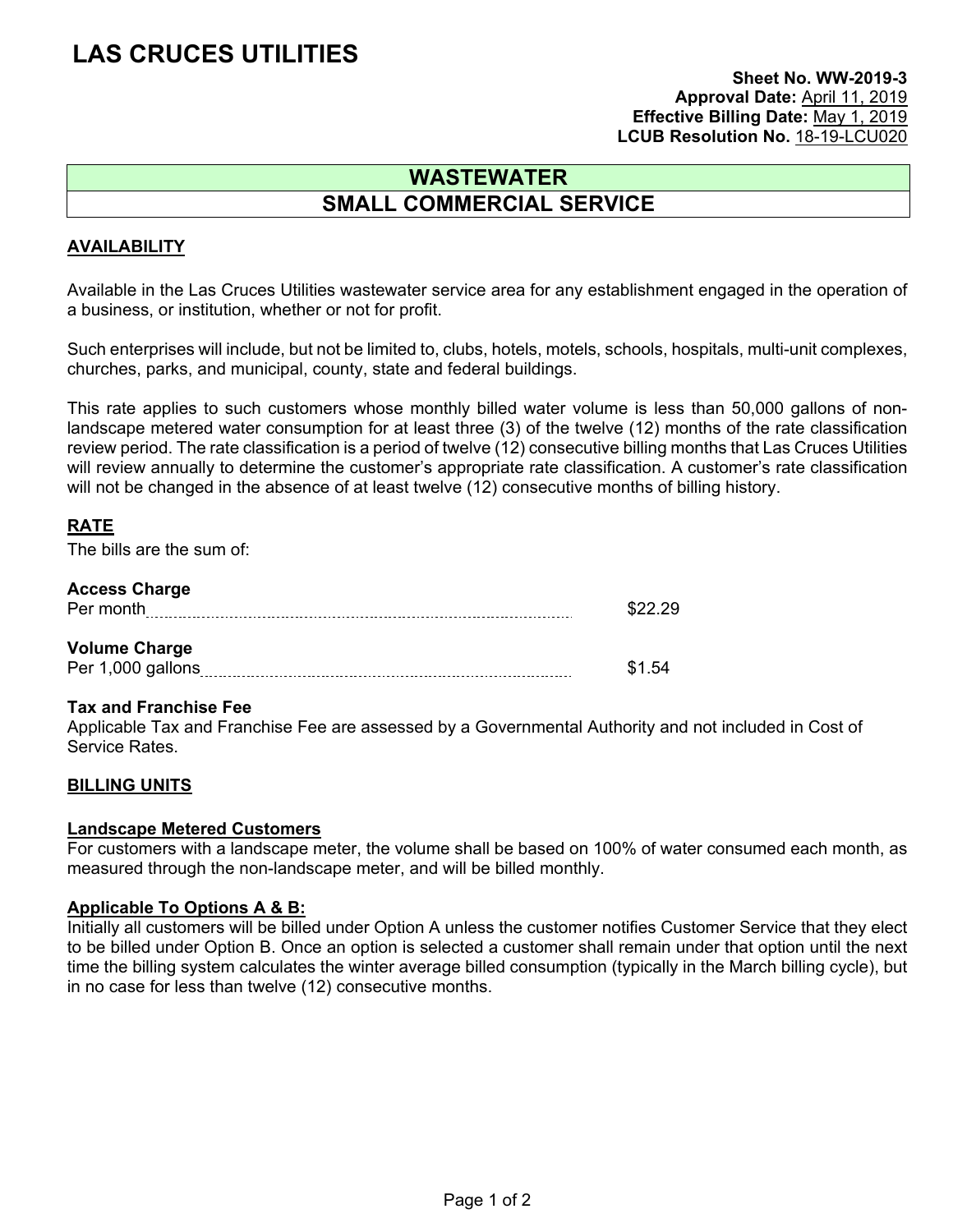#### **Sheet No. WW-2019-3 Approval Date:** April 11, 2019 **Effective Billing Date:** May 1, 2019 LCUB Resolution No. 18-19-LCU020

### **WASTEWATER SMALL COMMERCIAL SERVICE**

#### **Option A**

The unit of measure for calculating the volume charge per separate meter with city water shall be 1,000 gallons. Volume shall be based on 90% of the average of water consumed in December, January, and February billing cycles. If the customer history at their active service site is not available, then the small commercial class water average will be used in the calculation. This volume will be calculated annually and billed monthly as of the month of March of each year.

The unit of measure for calculating the volume charge without city water shall be 1,000 gallons. The volume shall be set at a monthly fixed amount equal to 90% of the small commercial class water average billed in December, January, and February. This monthly fixed volume also applies to customers that are connected to city water and wastewater system, but rely on an alternate potable water source. This volume will be calculated annually and billed monthly as of the month of March of each year.

#### **Option B**

The unit of measure for calculating the volume charge with city water shall be 1,000 gallons. Volume shall be based on 90% of the average of water consumed for each month during a period of twelve (12) consecutive months. Once this option is chosen a customer shall remain under Option B for a minimum of twelve (12) months.

Option B is not available to customers without city water.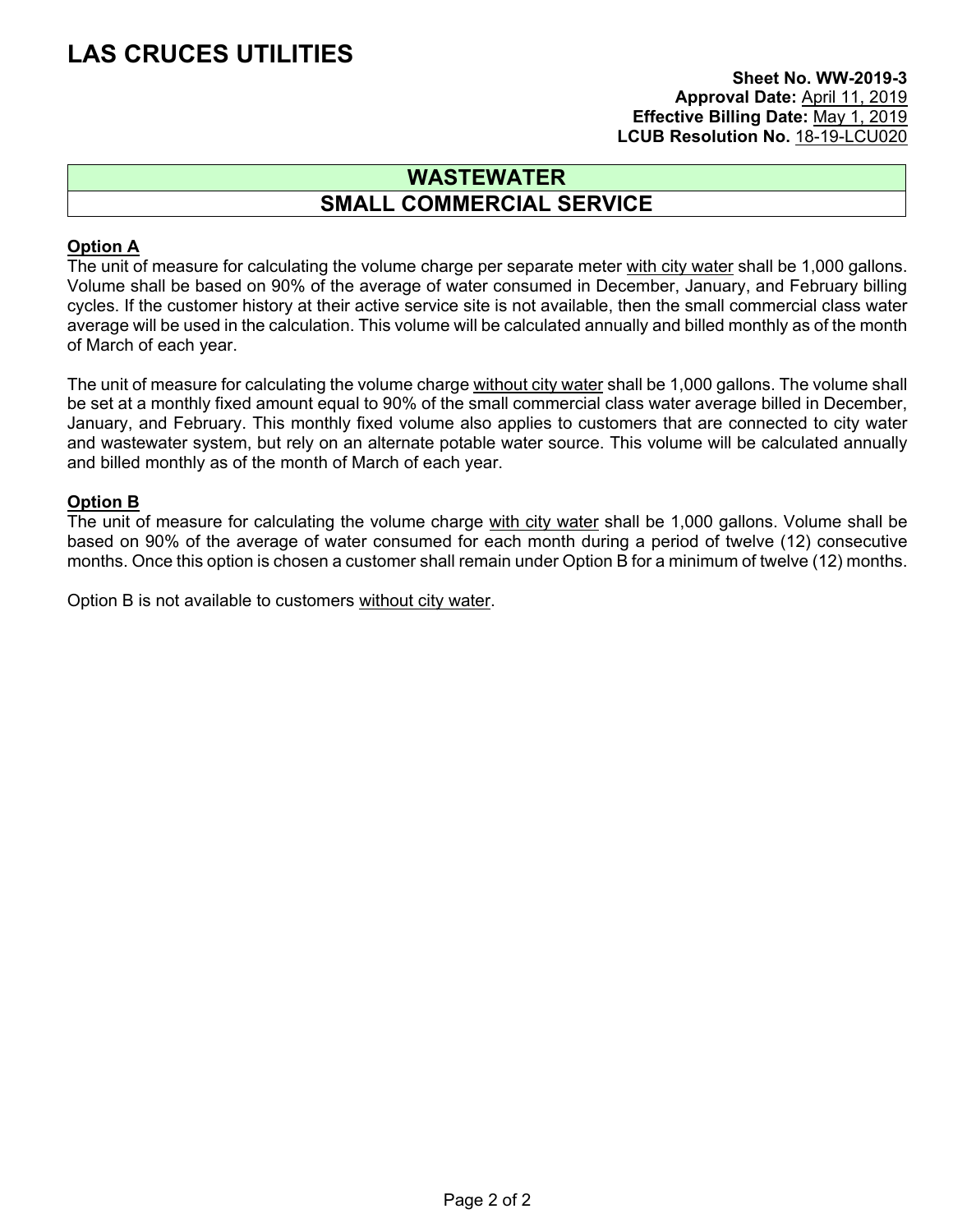#### **Sheet No. WW-2019-4 Approval Date:** April 11, 2019 **Effective Billing Date:** May 1, 2019 LCUB Resolution No. 18-19-LCU020

### **WASTEWATER LARGE COMMERCIAL SERVICE**

#### **AVAILABILITY**

Available in the Las Cruces Utilities wastewater service area for any establishment engaged in the operation of a business or institution, whether or not for profit.

Such enterprises will include, but not be limited to, clubs, hotels, motels, schools, hospitals, non-residential multiunit complexes, churches, parks, and municipal, county, state and federal buildings.

This rate applies to customers whose monthly billed water volume is equal to or greater than 50,000 gallons of non-landscape metered consumption for ten (10) or more months of the twelve (12) month within the rate classification review period. The rate classification is a period of twelve (12) consecutive billing months that Las Cruces Utilities will review to determine the customer's appropriate rate classification. A customer's rate classification will not be changed in the absence of at least twelve (12) consecutive months of billing history.

#### **RATE**

The bills are the sum of:

| <b>Access Charge</b> |         |
|----------------------|---------|
| Per month            | \$55.32 |
|                      |         |
| <b>Volume Charge</b> |         |
| Per 1,000 gallons    | \$2 17  |

#### **Tax and Franchise Fee**

Applicable Tax and Franchise Fee are assessed by a Governmental Authority and not included in Cost of Service Rates.

#### **BILLING UNITS**

#### **Landscape Metered Customers**

For customers with a landscape meter, the volume shall be based on 100% of water consumed each month, as measured through the non-landscape meter, and will be billed monthly.

The unit of measure for calculating the volume charge per establishment with city water shall be 1,000 gallons. Volume shall be based on 100% of water consumed for each month's billing cycle.

The unit of measure for calculating the volume charge per establishment without city water shall be 1,000 gallons. Volume shall be based on 100% of the establishment's twelve (12) month average water consumption, as shown on customer's water bills. Customer shall provide Las Cruces Utilities with a copy of the water bills or Las Cruces Utilities will use the large commercial class water average.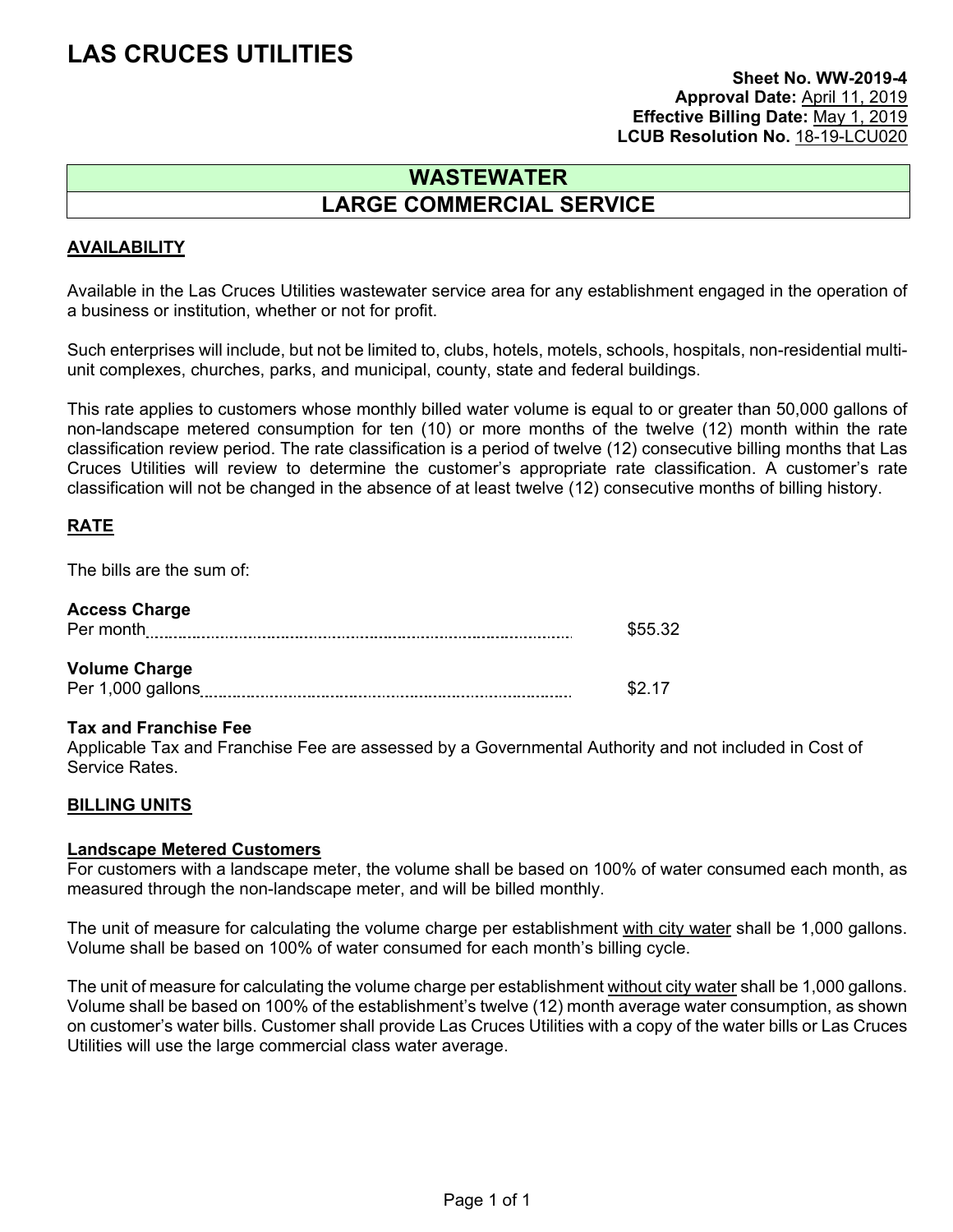#### **Sheet No. WW-2019-5 Approval Date:** April 11, 2019 **Effective Billing Date:** May 1, 2019 LCUB Resolution No. 18-19-LCU020

### **WASTEWATER LARGE MULTI-UNIT SERVICE**

#### **AVAILABILITY**

Available in the Las Cruces Utilities wastewater service area for the exclusive use of multiple dwelling, master metered, residential units such as apartment complexes, townhomes, and mobile home parks.

This rate applies to customers whose monthly billed water volume is equal to or greater than 50,000 gallons of non- landscape metered consumption for ten (10) or more months of the twelve (12) month rate classification review period. A customer's rate classification will not be changed in the absence of at least twelve (12) consecutive months of billing history.

#### **RATE**

The bills are the sum of:

| <b>Access Charges</b><br>Per month        |        |  |
|-------------------------------------------|--------|--|
| <b>Volume Charge</b><br>Per 1,000 gallons | -S2 17 |  |

#### **Tax and Franchise Fee**

Applicable Tax and Franchise Fee are assessed by a Governmental Authority and not included in Cost of Service Rates.

#### **BILLING UNITS**

#### **Landscape Metered Customers**

For customers with a landscape meter, the volume shall be based on 100% of water consumed each month, as measure through the non-landscape meter, and will be billed monthly.

For existing customers without landscape metering and where the cost to retrofit the existing water service for landscape meter is documented, reviewed and deemed by the Utilities Director as cost prohibitive, the wastewater billing will 90% of the average of water consumed in the billing cycles of December, January, and February. The unit of measure for calculating the volume charge per establishment with city water shall be 1,000 gallons.

#### **Customers without city water**

For customers where water service is not provided by the city, the billing volume for wastewater services will be 90% of the average water consumed in the months of December, January, and February. The customer shall provide Las Cruces Utilities with a copy of all water bills or consumption documentation associated with the wastewater service. In the event the establishment's water consumption data is not provided, Las Cruces Utilities will calculate the residential system wide wastewater average and will multiply by the number of housing units in the multi-unit service establishment (includes mobile home parks, apartment complexes, and town houses). This volume will be calculated annually and billed monthly as of the month of March of each year. The unit of measure for calculating the volume charge per establishment without city water shall be 1,000 gallons.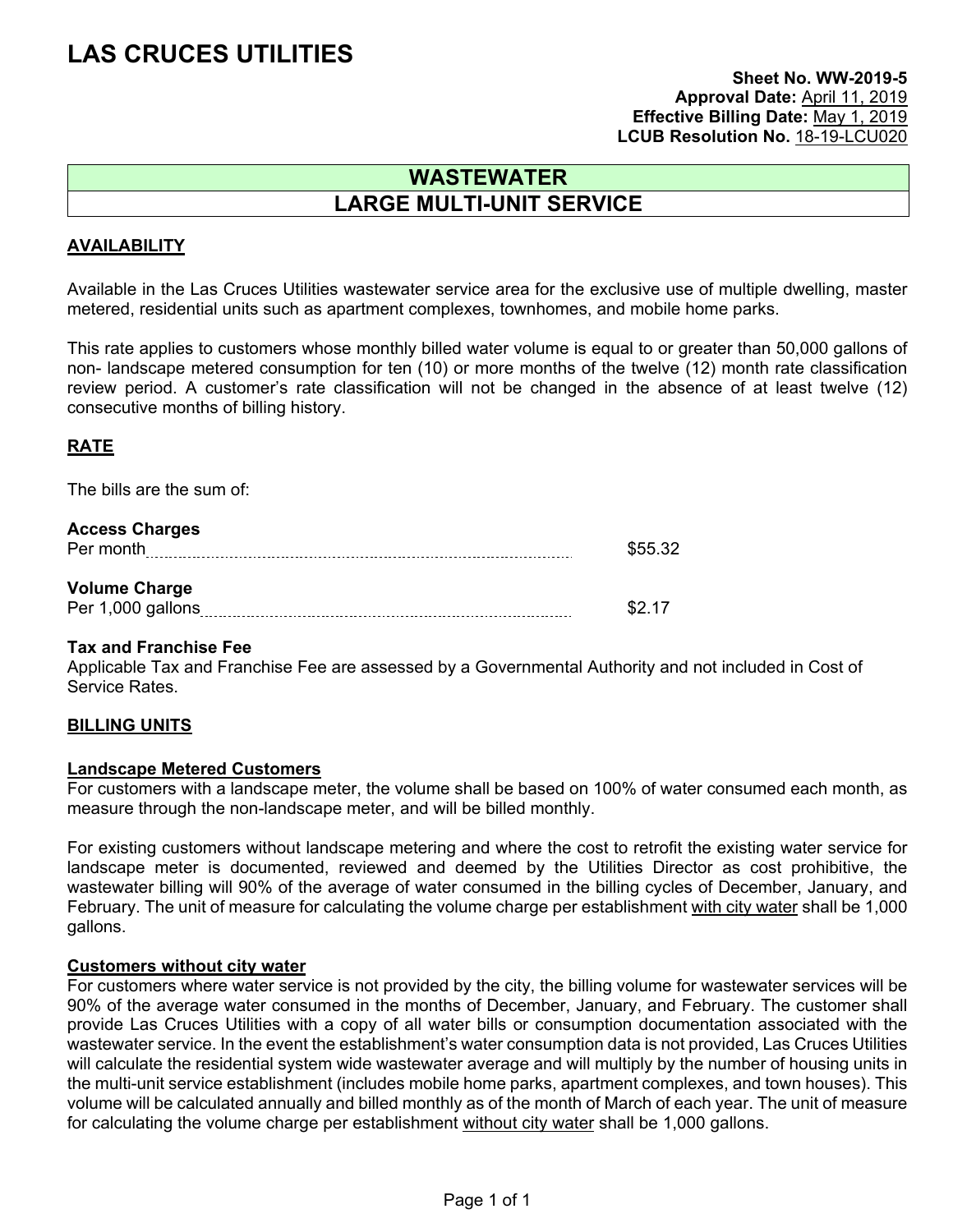#### **Sheet No. WW-2019-6 Approval Date:** April 11, 2019 **Effective Billing Date:** May 1, 2019 LCUB Resolution No. 18-19-LCU020

### **WASTEWATER INDUSTRIAL SERVICE**

#### **AVAILABILITY**

Available in the Las Cruces Utilities wastewater service area for any industrial users who are regulated or monitored under the City's Industrial Pollution Prevention Program, whether or not for profit.

Such enterprises shall include certain public institutions and industries regulated under 40 CFR 403 (federal regulations) and the City's Liquid Waste Disposal Ordinance (No. 2488). Industrial customers whose Bio-Oxygen Demand (BOD) and Total Suspended Solids (TSS) sewer discharge loadings exceeding the thresholds stated in the Loading Charges section below, will be billed for sewer BOD and TSS loading.

#### **RATE**

The bills are the sum of:

#### **Access Charge**

| Per month                                 | \$656.07 |
|-------------------------------------------|----------|
| <b>Volume Charge</b><br>Per 1,000 gallons | \$3.42   |
| Loading Charges (\$/LB)                   |          |
|                                           | \$0.64   |
| $TSS > 270$ mg/L                          | \$0.63   |

#### **Tax and Franchise Fee**

Applicable Tax and Franchise Fee are assessed by a Governmental Authority and not included in Cost of Service Rates.

#### **BILL COMPUTATION**

Formula:  $AC + V_1 * J + V_2 * [A * (BOD - 185) * 8.34 + B * (TSS - 270) * 8.34]$ 

 AC = Access Charge J = Volume Charge  $V_1$  = Volume in 1,000 gallons  $V_2$  = Volume in 1,000,000 gallons A = BOD Surcharge per pound B = TSS Surcharge per pound BOD = BOD concentration in excess of 185 milligrams per liter TSS = TSS concentration in excess of 270 milligrams per liter 8.34 = the U.S. conversion factor of milligram/liter to pounds/gallon

The unit of measure for calculating the volume charge per establishment shall be 1,000 gallons. Volume shall be 100% of water consumed each month's billing cycle or as determined by an approved direct wastewater flow measurement.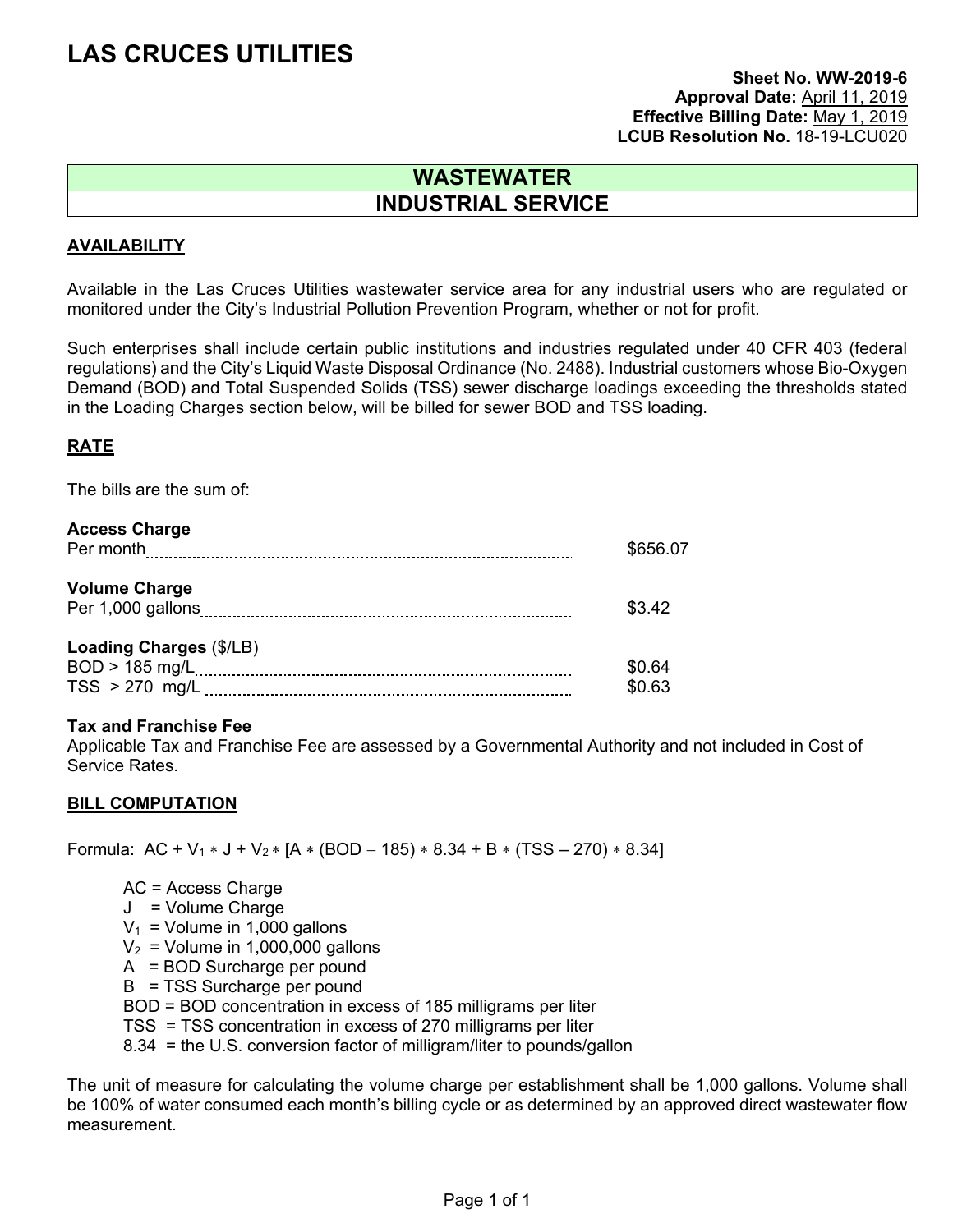#### **Sheet No. WW-2019-7 Approval Date:** April 11, 2019 **Effective Billing Date:** May 1, 2019 **LCUB Resolution No.** 18-19-LCU020

### **WASTEWATER**

## **SPECIAL CONTRACT SERVICE – TOWN OF MESILLA**

#### **AVAILABILITY**

Available by contract to the Town of Mesilla.

#### **RATE**

The bills are the sum of:

| <b>Access Charge</b><br>Per month         | \$1,565.03 |
|-------------------------------------------|------------|
| <b>Volume Charge</b><br>Per 1,000 gallons | \$1.92     |

#### **Tax and Franchise Fee**

Applicable Tax and Franchise Fee are assessed by a Governmental Authority and not included in Cost of Service Rates.

#### **BILLING UNITS**

The unit of measure for calculating the volume charge shall be 1,000 gallons. Per the Second Amended Agreement for the Collection and Treatment of Wastewater from the Town of Mesilla approved by the Utilities Board.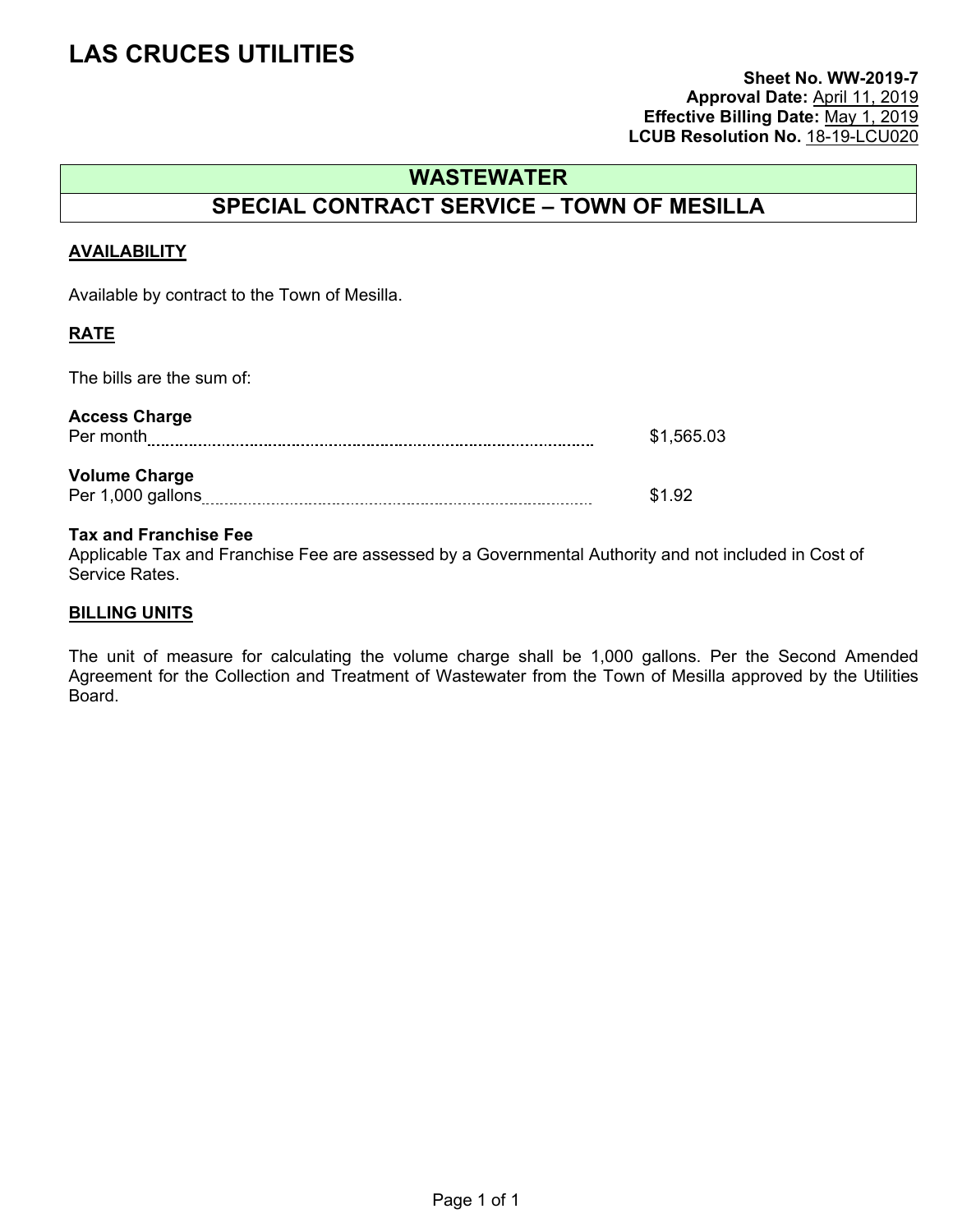#### **Sheet No. WW-2019-8 Approval Date:** April 11, 2019 **Effective Billing Date:** May 1, 2019 **LCUB Resolution No. 18-19-LCU020**

### **WASTEWATER SPECIAL CONTRACT SERVICE – COUNTY VILLAGES**

#### **AVAILABILITY**

Available by contract to County Villages.

#### **RATE**

The bills are the sum of:

| <b>Access Charge</b><br>Per month per connection within the County Village service area | \$2.74 |
|-----------------------------------------------------------------------------------------|--------|
| <b>Volume Charge</b><br>Per 1,000 gallons                                               | \$2.31 |

#### **Tax and Franchise Fee**

Applicable Tax and Franchise Fee assessed by a Governmental Authority and not included in Cost of Service Rates.

#### **BILLING UNITS**

The unit volume of measure for calculating the volume charge shall be 1,000 gallons. Volume shall be based on flow meter information read by the Las Cruces Utilities Industrial Pollution Prevention Program.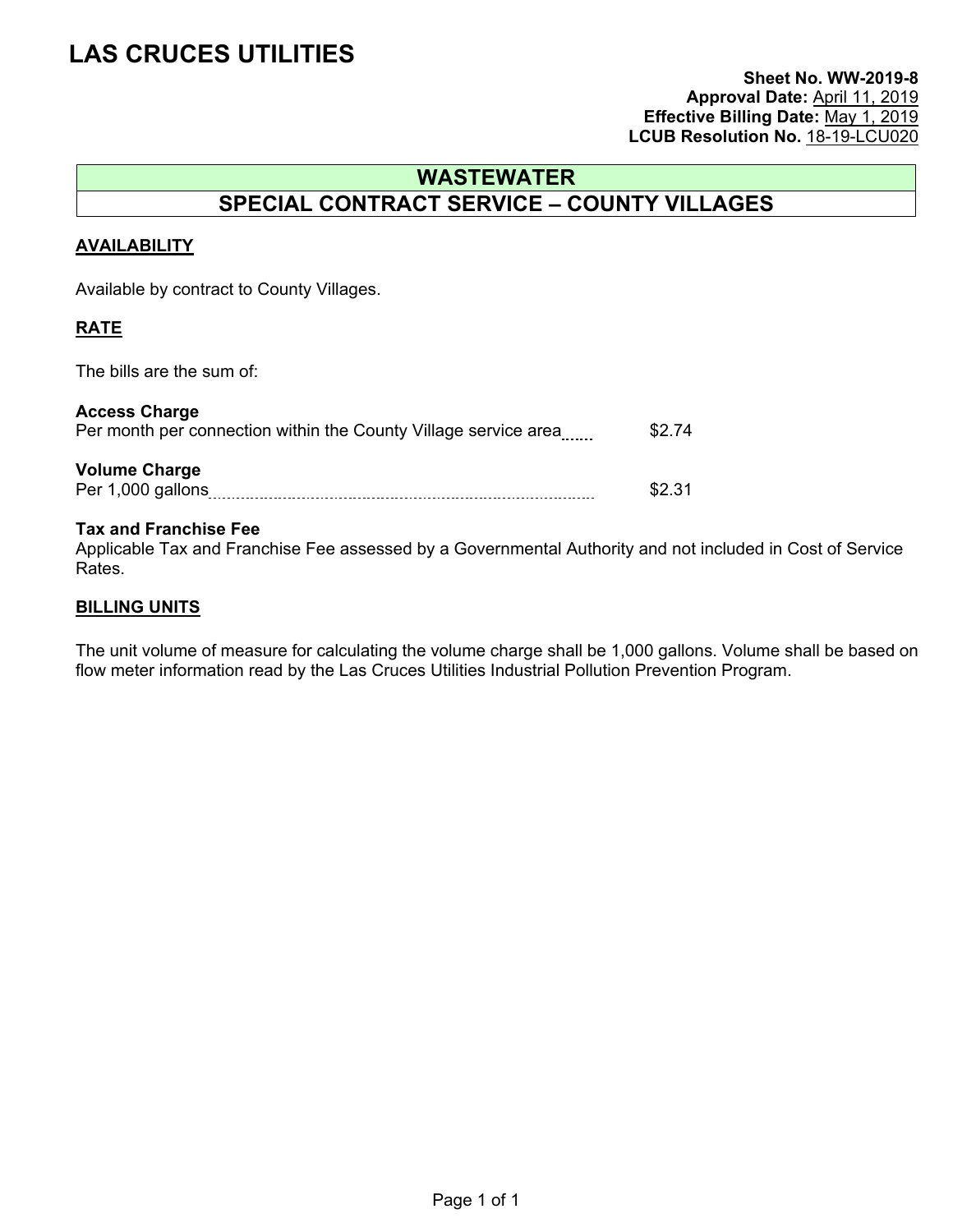#### **Sheet No. WW-2019-9 Approval Date:** April 11, 2019 **Effective Billing Date:** May 1, 2019 **LCUB Resolution No.** 18-19-LCU020

# **WASTEWATER**

### **WEST MESA INDUSTRIAL PARK**

#### **AVAILABILITY**

Available in the Las Cruces Utilities West Mesa Industrial Park wastewater service area for any industrial users who are regulated or monitored under the City's Industrial Pollution Prevention Program, whether or not for profit.

Such enterprises shall include certain public institutions and industries regulated under the New Mexico Water Quality Control Commission regulations and the City's Liquid Waste Disposal Ordinance (No. 2488).

#### **RATE**

The bills are the sum of:

| <b>Access Charge</b><br>Per month                                                                            | \$927.57         |        |
|--------------------------------------------------------------------------------------------------------------|------------------|--------|
| <b>Volume Charge</b>                                                                                         |                  | \$4.64 |
| Loading Charges (\$/LB)<br>Bio-Oxygen Demand (BOD) (> 750 mg/L)<br>Total Suspended Solids (TSS) (> 750 mg/L) | \$0.64<br>\$0.63 |        |
| Total Dissolved Solids (TDS) (> 750 mg/L)                                                                    | \$0.15<br>\$0.09 |        |

#### **Tax and Franchise Fee**

Applicable Tax and Franchise Fee are assessed by a Governmental Authority and not included in Cost of Service Rates.

#### **BILLING UNITS**

The unit of measure for calculating the volume charge shall be per 1,000 gallons. Volume shall be based on 100% of water consumed each month's billing cycle or as determined by an approved direct wastewater flow measurement.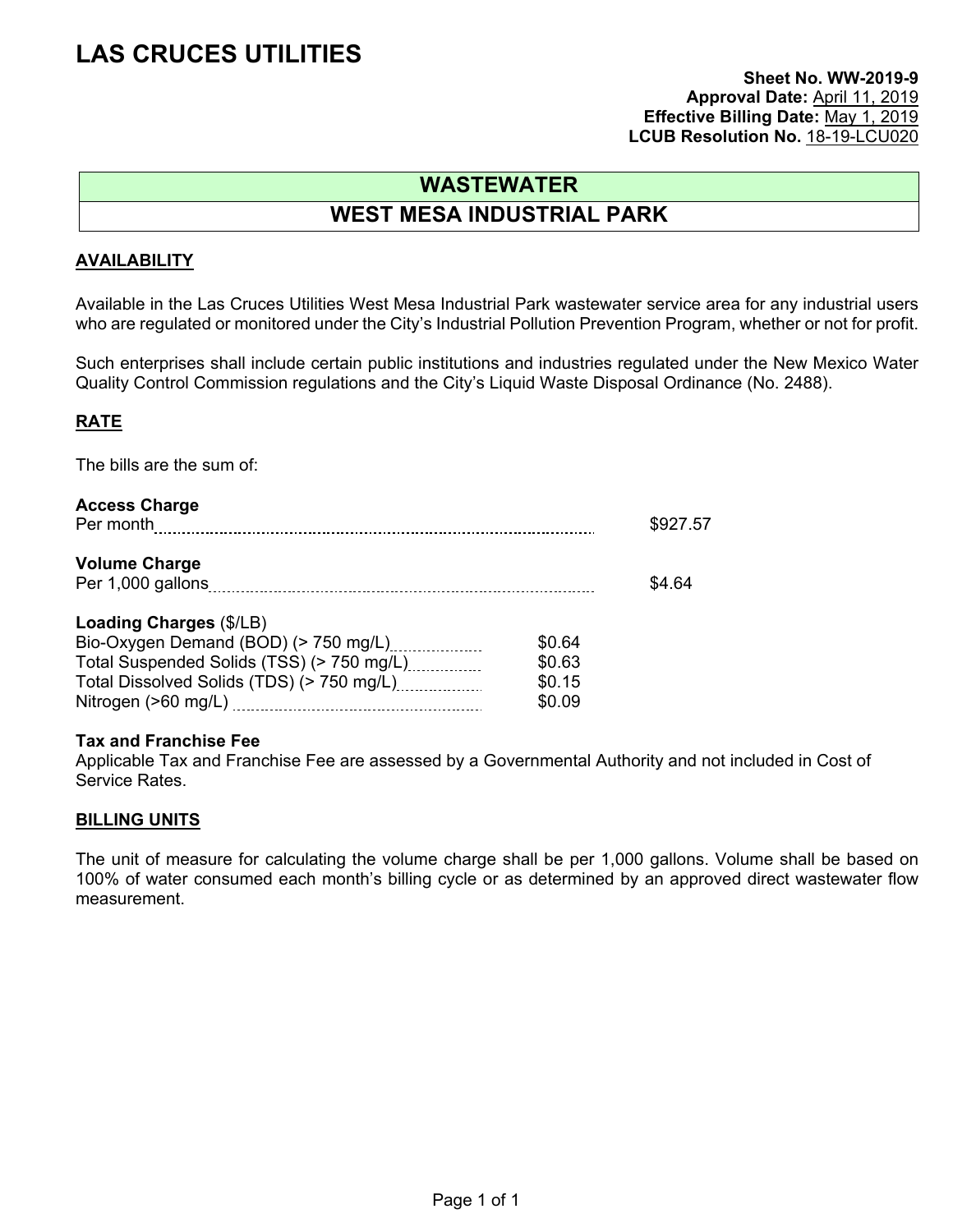#### **Sheet No. WW-2019-10 Approval Date:** April 11, 2019 **Effective Billing Date:** May 1, 2019 LCUB Resolution No. 18-19-LCU020

### **WASTEWATER CONNECTION CHARGES**

| <b>Line Size</b>            | <b>Service Line</b><br>(up to $25'$ ) | <b>Service Line</b><br><b>Additional</b><br>Ft. | <b>Pavement</b><br>Cut | <b>Pavement</b><br><b>Cut (over)</b><br>25' | <b>Main Line</b><br><b>Extension</b> | <b>WW Tap</b><br>Fee |
|-----------------------------|---------------------------------------|-------------------------------------------------|------------------------|---------------------------------------------|--------------------------------------|----------------------|
| $\mathbf{A}^{\prime\prime}$ | \$1,560                               | \$35                                            | \$750                  | \$30                                        | \$70                                 | \$0                  |
| 6"                          | \$1,585                               | \$35                                            | \$750                  | \$30                                        | \$70                                 | \$1,245              |

#### **\$150 Unable to Connect Service Charge**

This charge shall be made when Las Cruces Utilities is notified by the customer or customer's representative that the service site is ready for service and connection and utility personnel have been scheduled to physically connect service, but are unable to connect the service due to, among other things, work site obstructions or incomplete service installation necessary for the utility to perform the necessary and appropriate connection.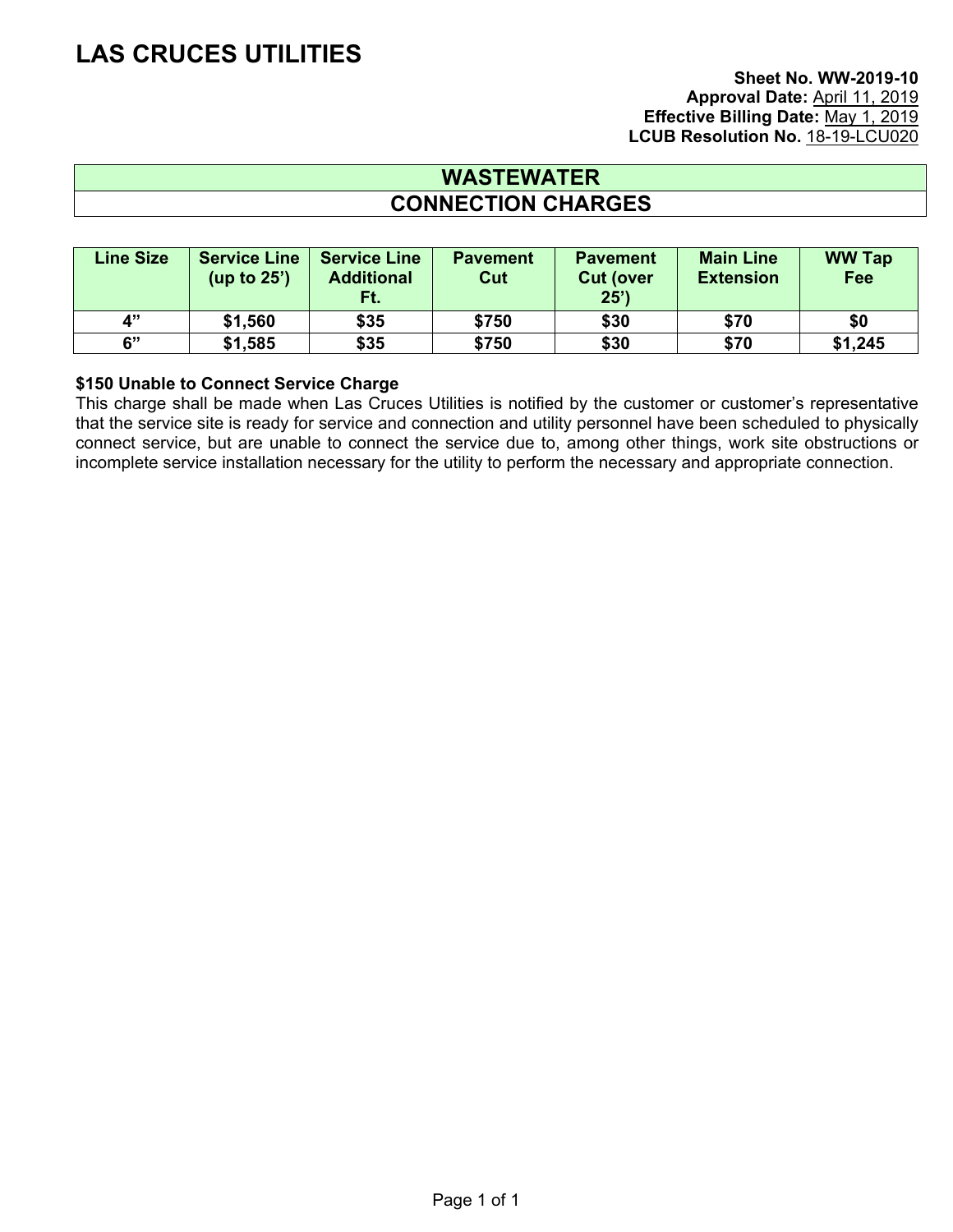#### **Sheet No. WW-2019-11 Approval Date:** April 11, 2019 **Effective Billing Date:** May 1, 2019 **LCUB Resolution No.** 18-19-LCU020

### **WASTEWATER DEVELOPMENT RATE RIDER**

#### **APPLICABILTY**

All wastewater service provided by Las Cruces Utilities shall be subject to the terms of this rider schedule.

#### **DEVELOPMENT RATE RIDER (DRR)**

Applicable Development Rate Rider established by order of the Utilities Board enabling Las Cruces Utilities to recover or refund Development expenses for which ratepayers are responsible exceeding those expenses not included in base rate charges. The recovery or refund factor shall be calculated based on the total treated wastewater outflow for the reconciled fiscal year and shall be reflected on customer bills as a charge in dollars and/or cents per 1,000 gallons billed.

#### **Tax and Franchise Fee**

Applicable Tax and Franchise Fee are assessed by a Governmental Authority and not included in Cost of Service Rates.

#### **BILLING UNITS**

The unit of measure for calculating the volume charge shall be 1,000 gallons.